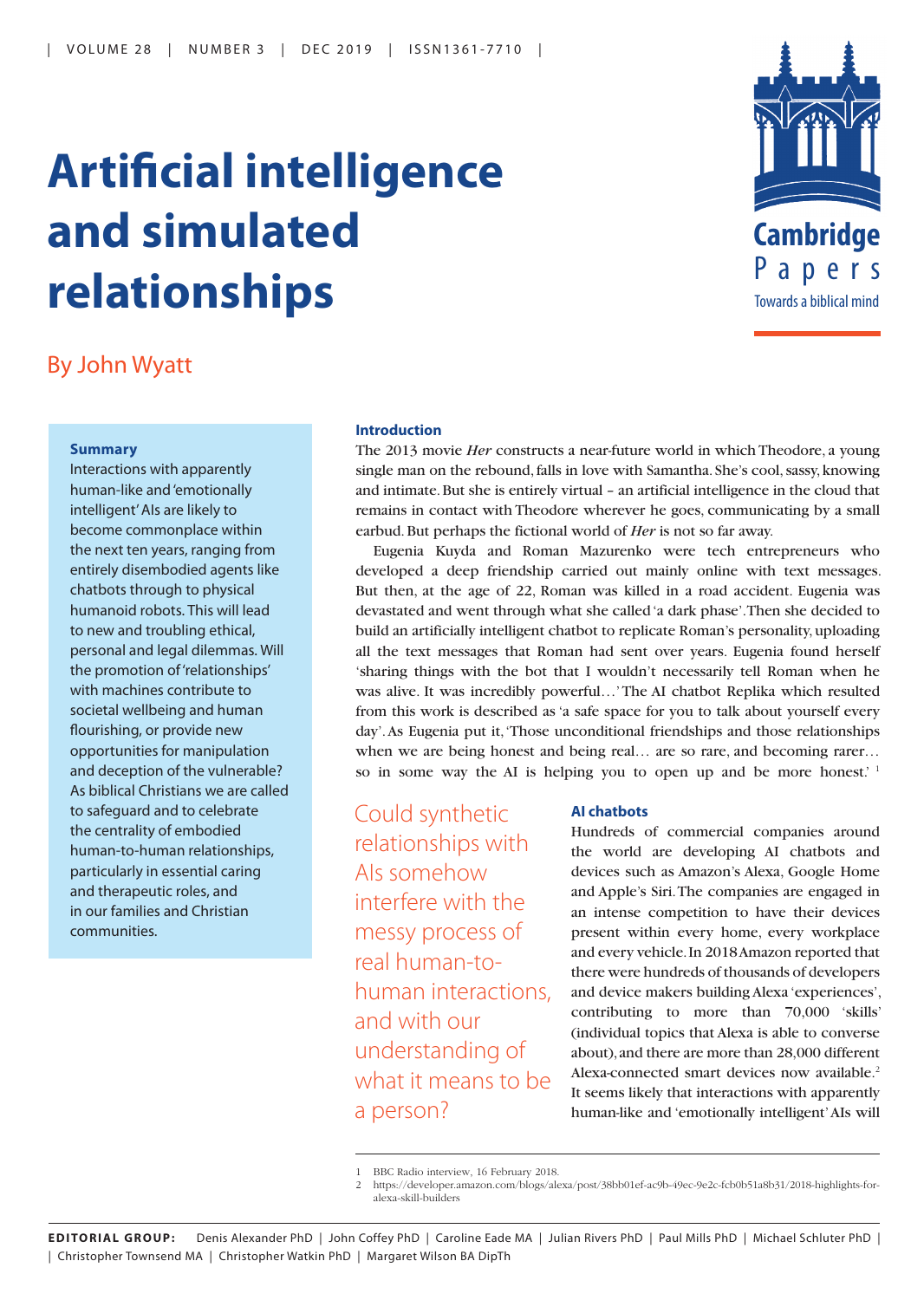become commonplace within the next ten years. But how should we think of these 'relationships'? Can they play a helpful role for those grieving the loss of a loved one or those merely wishing to have an honest and self-disclosing conversation? Or could synthetic relationships with AIs somehow interfere with the messy process of real human-to-human interactions, and with our understanding of what it means to be a person?

#### **Care robots**

Paro is a sophisticated AI-powered robot with sensors for touch, light, sound, temperature, and movement, designed to mimic the behaviour of a baby seal. $3$  In her book *Alone Together* Sherry Turkle reflects on an interaction between Miriam, an elderly woman living alone in a care facility, and Paro.<sup>4</sup> On this occasion Miriam is particularly depressed because of a difficult interaction with her son, and she believes that the robot is depressed as well. She turns to Paro, strokes it again, and says, 'Yes, you're sad, aren't you? It's tough out there. Yes, it's hard.' In response Paro turns its head towards her and purrs approvingly.

It seems likely that in the foreseeable future we will be confronted by a spectrum of different machines that offer simulated relationships, ranging from the entirely disembodied through to a physical humanoid robot.



Sherry Turkle writes '…in the moment of apparent connection between Miriam and her Paro, a moment that comforted her, the robot understood nothing. Miriam experienced an intimacy with another, but she was in fact alone.... We don't seem to care what these artificial intelligences "know" or "understand" of the human moments we might "share" with them. ...We are poised to attach to the inanimate without prejudice.'

# **Mental health applications**

Synthetic 'relationships' are playing an increasingly important role in mental health monitoring and therapy. The delightfully named Woebot is a smartphone-based AI chatbot designed to provide cognitive behavioural therapy for people with depression or anxiety.<sup>5</sup> It provides a text-based 'digital therapist' who responds immediately night or day. An obvious advantage of Woebot compared to a human therapist is that it's constantly available. As one user put it, 'The nice thing about something like Woebot is it's there on your phone while you're out there living your life.'

Alison Darcy, a clinical psychologist at Stanford University who created Woebot, argues that it cannot be a substitute for a relationship with a human therapist. But there is evidence

> that it can provide positive benefits for those with mental health concerns. 'The Woebot experience doesn't map onto what we know to be a human-to-computer relationship, and it doesn't map onto what we know to be a human-to-human relationship either,' Darcy said. 'It seems to be something in the middle.'<sup>6</sup>

> There is a common narrative which underpins the introduction of AI devices and 'companions' in many different fields of care, therapy and education. There are simply not enough skilled humans to fulfil the roles. The needs for care across the planet are too great and they are projected to become ever greater. We have to find a technical solution to the lack of human

carers, therapists and teachers. Machines therefore can be a 'good enough' replacement.

Some pro-AI enthusiasts go further, arguing that humans are frequently poorly trained, bored, fatigued, expensive and occasionally criminal. In contrast the new technological solution is available 24 hours a day. It never becomes bored or inattentive. It is continuously updated and operating according to the latest guidelines and ethical codes. It can be multiplied and scaled indefinitely. To many technologists machine carers will not only become essential, they will be superior to the humans that they replace! (Of course this technocentric narrative is highly misleading and will be discussed in greater detail below.)

As the technology continues to develop, supported by massive commercial funding, it seems likely that in the foreseeable future we will be confronted by a spectrum of different machines that offer simulated relationships, ranging from the entirely disembodied, like a chatbot, via an avatar or image on a screen, through to a physical humanoid robot.

### **Sex robots**

The development of artificially intelligent sex robots provides another perspective for engaging in the complexities of human–machine relationships. Academic debate has focused on whether the use of sexbots by adults in private should be regulated and whether on balance they will be beneficial for humans.<sup>7</sup> Classical libertarian arguments have been used by those in favour of robot sex, especially focusing attention on humans who suffer enforced sexual deprivation, including prisoners, the military, those forced to live in single-sex

<sup>3</sup> www.parorobots.com

<sup>4</sup> Sherry Turkle, *Alone Together,* Basic Books, 2011.

<sup>5</sup> See https://woebot.io

<sup>6</sup> Quoted in www.businessinsider.com/stanford-therapy-chatbot-app-depressionanxiety-woebot-2018-1?r=US&IR=T

<sup>7</sup> Ed John Danaher and Neil McArthur, *Robot Sex: Social and Ethical Implications*, MIT Press, 2017.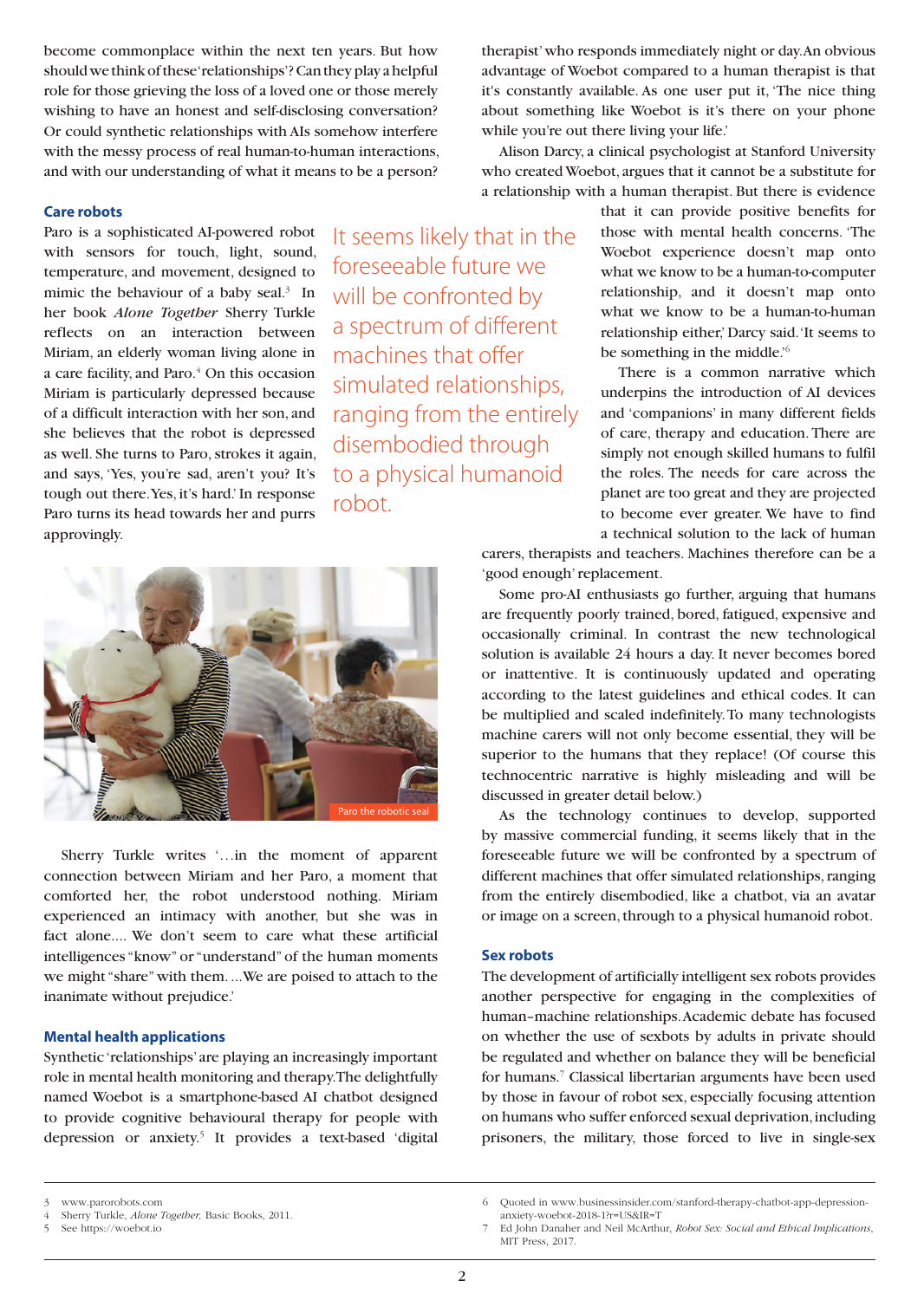environments, and those with mental health or learning disabilities. Again we find a version of the 'good enough' argument; sex with a machine may not be the same as with a loving human partner but it is better, so the argument goes, than being deprived of sexual activity altogether.

There is no doubt that the development of humanoid sex robots will lead to troubling ethical and regulatory dilemmas. Should the law permit humans to enact violent and abusive actions on humanoid robots who plead realistically for mercy? Should the use of child sex robots be outlawed? These questions lie outside the scope of this paper, but they raise complex moral and legal questions of importance for secular thinkers as well as for Christians.<sup>8</sup> Although libertarian arguments are already being employed to oppose legal restrictions on sex robots, in my own view, regulation and criminal sanctions will become necessary, not only to protect children but also adults from the potential harms of acting out violent and abusive behaviour with humanoid robots.

#### **Anthropomorphism**

At the root of many of the issues surrounding human– machine interactions is our profound inbuilt tendency to anthropomorphism, our capacity to project human characteristics onto non-human animals and inanimate objects. Commercial manufacturers and software developers are expending considerable efforts to find ways to elicit our anthropomorphic tendencies. Most companies are not aiming to replicate the human form exactly, since robots which are too similar to humans are often perceived as 'creepy' and repellent. Instead the focus is on creating 'cute', friendly, child-like beings, to enable us to suspend disbelief and enjoy the interaction.

A particular focus is on the robotic or virtual face, and especially on the eyes. Eye movements and gaze appear to be a central non-verbal cue in helping humans understand the intentions of other social agents. Establishing eye contact, and

experiencing the other as 'looking back at us', enables us to reach out to another person who is conceived and rationalised as being 'behind the eyes'.

A second focus for eliciting anthropomorphism is the development of increasingly human-like speech. This, of course, is a vital difference between human–animal relationships and human– AI relationships. Although a dog may appear to understand human speech (at least in part), it cannot speak back to its owner. As I gaze into my dog's eyes I have no idea what it is thinking – or even if it is thinking at all. But when my pet robot

or AI chatbot speaks back to me, something momentous has happened. The machine appears to be communicating to me the hidden thoughts of its 'mind' – revealing its own subjective experience, conscious awareness, desires and





intentions. Except of course that it has none of these. So to give a machine the capacity for human-like speech seems both powerful and manipulative.

The commercial use of powerful anthropomorphic mechanisms opens us up to new forms of manipulation and even abuse. As journalist David Polgar put it, 'Human compassion can be gamed. It is the ultimate psychological hack; a glitch in human response that can be exploited in an attempt to make a sticky product. That's why designers give AIs human characteristics in the first place: they want us to like them.'<sup>9</sup>

# **Analogous personhood or simulated personhood?**

From a positive perspective, some intelligent machines may be perceived as holding, in Nigel Cameron's phrase, at least 'analogous personhood'. <sup>10</sup> They are not real human persons but they can play to a limited extent some of the same social roles. They can give us an experience which is analogous to human friendship and this may have many beneficial consequences. An analogous friend can teach me how to build friendships with a real person and can play the role

> of friend when my real friend is absent. An analogous carer can give me part of the experience of being cared for.

> There has been some discussion as to whether social robots should be designed to supplement existing human relationships or to replace them. Some have emphasised that social robots are meant to partner with humans and should be designed to 'support human empowerment'. When used correctly, it is argued that social robots can even be a catalyst for human–human interaction. This inevitably raises new questions. Children who grow up with a sophisticated digital assistant, such as Alexa

or Google Home, are practising relationships with an entity that is human-like, but whose sole purpose and function is to attend obediently to every human command and whim. This is to model a relationship with a (usually female) human

<sup>8</sup> Ibid.

David Polgar quoted at https://qz.com/1010828/is-it-unethical-to-design-robotsto-resemble-humans/

<sup>10</sup> Personal communication.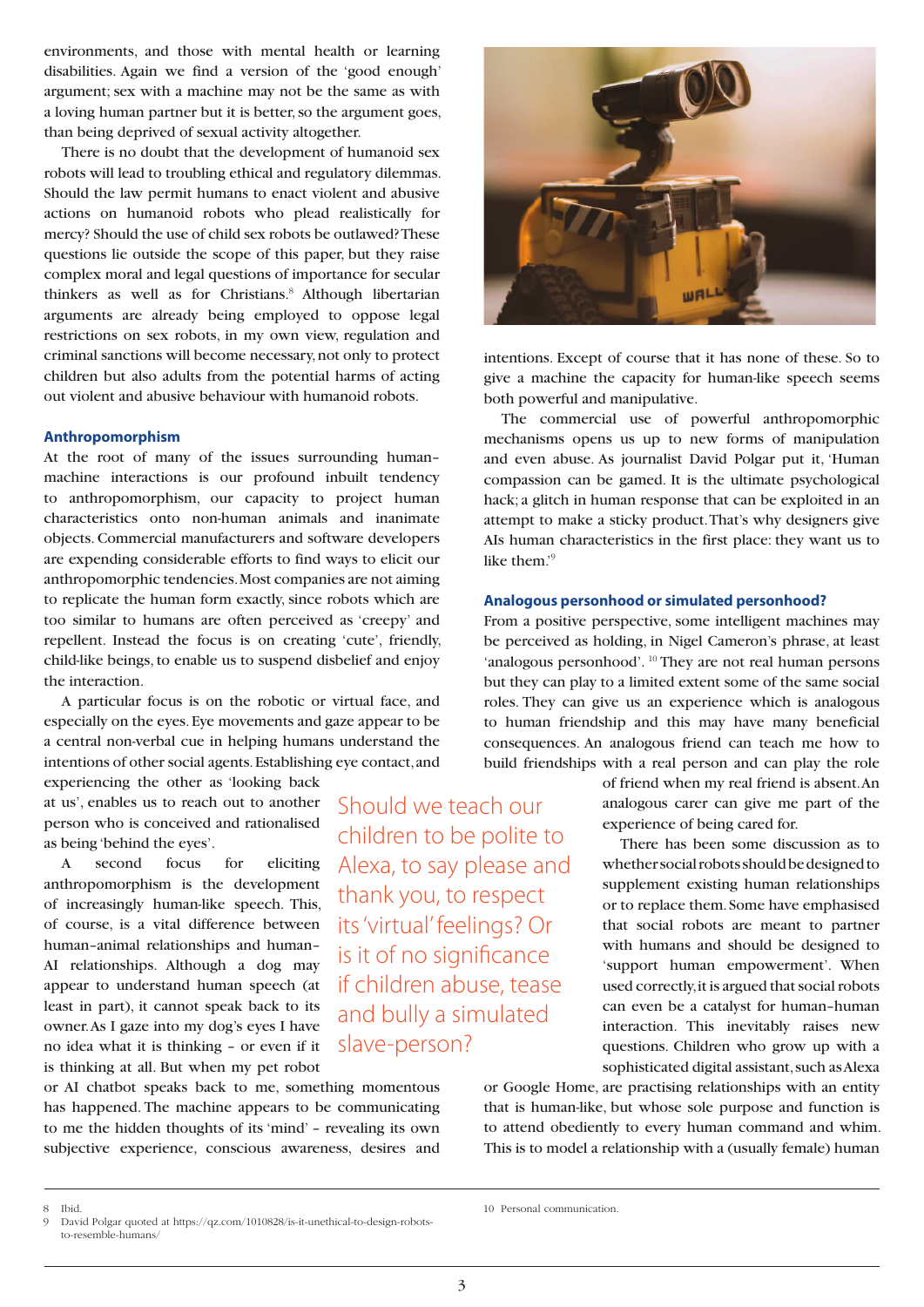slave. So should we teach our children to be polite to Alexa, to say please and thank you, to respect its 'virtual' feelings? Or is it of no significance if children abuse, tease and bully a simulated slave-person?

The 'relationally sensitive' responses that chatbots generate are those that their programmers have prioritised. So it is inevitable that they reflect what programmers think is desirable in a submissive and obedient relationship. The relationship that is offered reflects the demographic of the programmers: mainly male, young, white, single, materialistic and tech-loving. The image of the Silicon Valley engineer is reflected in their machines; these are the hidden humans who are haunting the robots in our homes.

Many young tech specialists seem to have an instrumentalist understanding of relationships. $11$  At the risk of over-simplification, they seem to assume that the purpose of a relationship is to meet my emotional needs, to give me positive internal feelings. So if a 'relationship' with a machine is capable of evoking warm and positive emotions it can be viewed as an effective substitute for a human being.

Sherry Turkle reported that children who interacted with robots knew that they were not alive in the way that an animal was alive. But children often described the robot as being 'alive enough' to be a companion or a friend.<sup>12</sup> In a study of children who grew up with robots that were lifelike in appearance or in social interaction, Severson and Carlson reported that children developed a 'new ontological category' for them. 'It may well be that a generational shift occurs wherein those children who grow up knowing and interacting with lifelike robots will understand them in fundamentally different ways from previous generations'.<sup>13</sup> What effects will this have on the emotional development of children? As Sherry Turkle put it, 'The question is not whether children will grow up loving their robots. The question is "what will loving mean?"'.<sup>14</sup> In other words, how may human relationships become distorted in the future if children increasingly learn about relationships from their interactions with machines?

It is important to consider the wider societal context in which relationships with machines are being promoted and are likely to become increasingly common. There is an epidemic of relational breakdown within families and marriages, as well as increasing social isolation and loneliness. This leads to a pervasive sense of relational deficiency and a technologically-simulated relationship seems an ideal fix. A private chatbot available any time and anywhere appears to offer a degree of intimacy and availability which no human bond can ever match.

There is no doubt that human–machine relationships raise complex ethical, social and philosophical issues and there have been a number of recent initiatives within the UK and elsewhere aimed at the development of regulatory frameworks and ethical codes for manufacturers of AI and robotic technology.<sup>15</sup> From a Christian perspective there are a number of fundamental questions which seem of special significance:

- 1. How should we think of 'relationships' with machines within the context of the biblical revelation? What is the fundamental difference between a relationship with another human and a relationship with a machine?
- 2. Will the promotion of 'relationships' with machines contribute to societal wellbeing and human flourishing? How will simulated relationships influence and change the web of human relationships on which a healthy society is founded? What potential harms may flow from this?
- 3. What practical steps can be taken to minimise the potential harms and manipulative potential of machine relationships?

In the remainder of this paper, I shall outline some initial responses from a distinctively Christian and biblical perspective.

#### **Christian responses**

*Humans are created to be embodied relational persons* In biblical thinking human beings are created as embodied persons, sharing a biological inheritance with animals, but uniquely created as God's image-bearers. We are created to represent God's loving care for the world and for relationships with God himself, with one another, and with the non-human world.

So we are created beings of a particular kind, embodied, fragile, and dependent. We are mortal and limited, but designed for union and communion with one another and ultimately with God himself. We are persons created by a relational God for relationships. And our humanity embodied in flesh is central to our relationships (Genesis 2:23, 24). Instead of being superseded, our fleshly embodiment is



in the UK: ready, willing and able?', https://publications.parliament.uk/pa/ ld201719/ldselect/ldai/100/100.pdf; Nuffield Foundation, 'Ethical and Societal Implications of Data and AI', 2018 nuffieldfoundation.org/sites/default/ files/files/Ethical-and-Societal-Implications-of-Data-and-AI-report-Nuffield-Foundat.pdf; European Commission, 'Ethics Guidelines for trustworthy AI', 2019, https://ec.europa.eu/digital-single-market/en/news/ethics-guidelinestrustworthy-ai

<sup>11</sup> Sherry Turkle, *Alone Together*, Basic Books, 2011.

<sup>12</sup> Ibid.

<sup>13</sup> R. L. Severson and S. M. Carlson, 'Behaving as or behaving as if? Children's conceptions of personified robots and the emergence of a new ontological category.' *Neural Networks*, 2010, 23:1099–103.

<sup>14</sup> Sherry Turkle, 'Authenticity in an age of synthetic companions', *Interaction Studies*, 2007, 8, 501–517.

<sup>15</sup> House of Lords Select Committee on Artificial Intelligence report, 2018, 'AI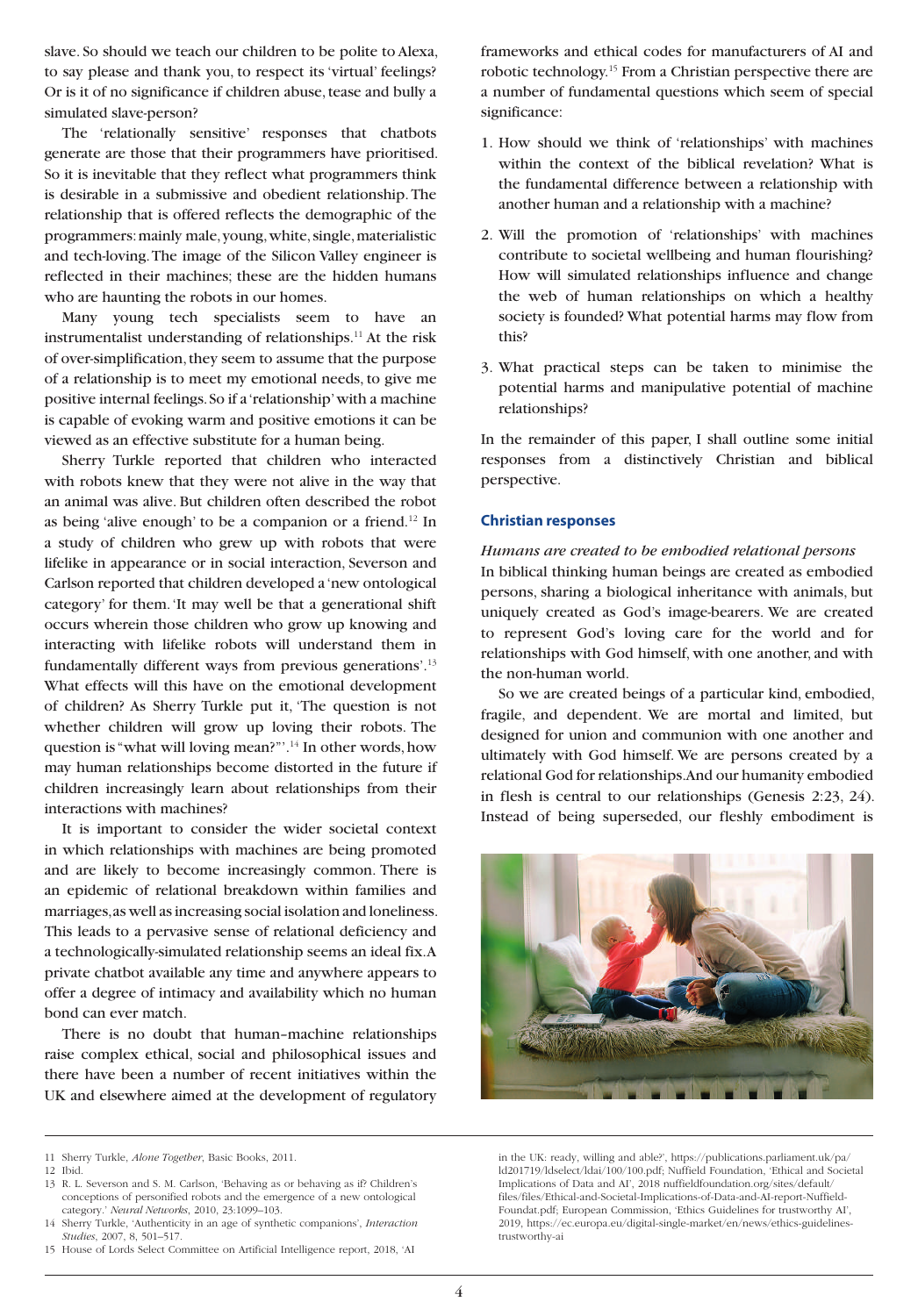vindicated in the Incarnation and Resurrection when the Word became flesh (John 1:14; Luke 24:39). Machines on the other hand cannot share our fleshly embodiment. They are artefacts of human creativity, with the potential to support our unique human calling, but they can never enter into genuine human relationships.

As we have already seen, behind the simulated compassion of AI bots and companion robots it is possible to identify a shallow and instrumentalised understanding of relationships, seen as orientated towards the satisfaction of my internal emotional needs. But the Christian faith provides a richer and deeper perspective on human relationality. At their most exalted, human relationships can mirror and participate in the union and communion, the self-giving *agape* love, of the Persons of the Triune God. In the Gospels, Christ himself models voluntary and freely chosen self-sacrificial love for others. 'Whoever would be great among you must be your servant, and whoever would be first among you must be slave of all. For even the Son of Man came not to be served but to serve and to give his life as a ransom for many' (Mark 10:43–45). The paradoxical nature of Christlike love, whose concern is not for the meeting of one's own needs but is instead self-forgetful because it is focused on the other, is beautifully expressed in the prayer of St Francis of Assisi:

O Divine Master, grant that I may not so much seek to be consoled as to console; to be understood as to understand; to be loved as to love. For it is in giving that we receive; it is in pardoning that we are pardoned; and it is in dying that we are born to eternal life.

Authentic Christlike compassion depends on freedom, the freedom to choose to serve and give to the other. And it depends on human solidarity, on our common humanity and shared experience. A machine cannot know what it means to suffer, to be anxious, or to fear death, and its simulated compassion (even if well-meant by its creators and users) is ultimately inauthentic.

However, it is not sufficient only to concentrate on the fundamental ontological difference between humans and machines. The machine is nothing but a sophisticated artefact, but if it becomes

capable of simulating many of the most profound aspects of human persons and human relations, and hence evoke in other human beings responses of love, care, commitment and respect, this raises new and troubling issues.

Simulated personhood raises the question of whether I can ever be certain whether the entity I am relating to is a machine or a human. One possible regulatory approach is that of the 'Turing Red Flag', first proposed by a professor of computing, Toby Walsh, in 2015.<sup>16</sup> A Turing Red Flag law

While we may see wide economic and practical benefits from advancing AI technology, as biblical Christians we are called to safeguard and to celebrate the centrality of embodied human-to-human relationships.

would require that every autonomous system should be designed to prevent it being mistaken for one controlled by a human. In the case of a chatbot, for example, there might be a law that in every interaction you should be reminded that you are speaking to a clever simulation and not to a real human person.

#### *The eyes and the voice*

It is striking to reflect on the priorities of social robotics from the perspective of the biblical narrative. The focus on the face and eyes reflect the Hebraic use of the face of God to represent his personal presence, as in the words of the Aaronic blessing: 'The Lord bless you and keep you; the Lord make his face to shine upon you and be gracious to you; the Lord lift up his countenance upon you and give you peace' (Numbers 6:22–27). Moses' face shone because he had been in the presence of the Lord, and the Apostle Paul uses the same metaphor: 'We all, with unveiled face, beholding the



glory of the Lord, are being transformed into the same image from one degree of glory to another' (2 Corinthians 3:18). Jesus taught that the eye is the lamp of the body (Matthew 6:22), pointing to the moral significance of what we choose to focus our vision upon.

The centrality of speech in the biblical narrative is just as striking. The spoken word of God is the very means of creation, the word expresses the hidden thoughts and purposes of the divine mind, and Christ himself is the *Logos*, the ultimate expression and

revelation of God. So the spiritual significance of the face and of spoken words, and their foundational role in divine and human relationships cannot be avoided. The simulation of these precious and theologically rich means of divine and human communication for commercial motives seems to point to a spiritually malign element that is facilitated by current technological developments. The Apostle Paul describes Satan as disguising himself as an angel of light (2 Corinthians 11:14). The Greek word *metaschematizo* that

<sup>16</sup> Toby Walsh, 'Turing's Red Flag', 2015, https://arxiv.org/abs/1510.09033